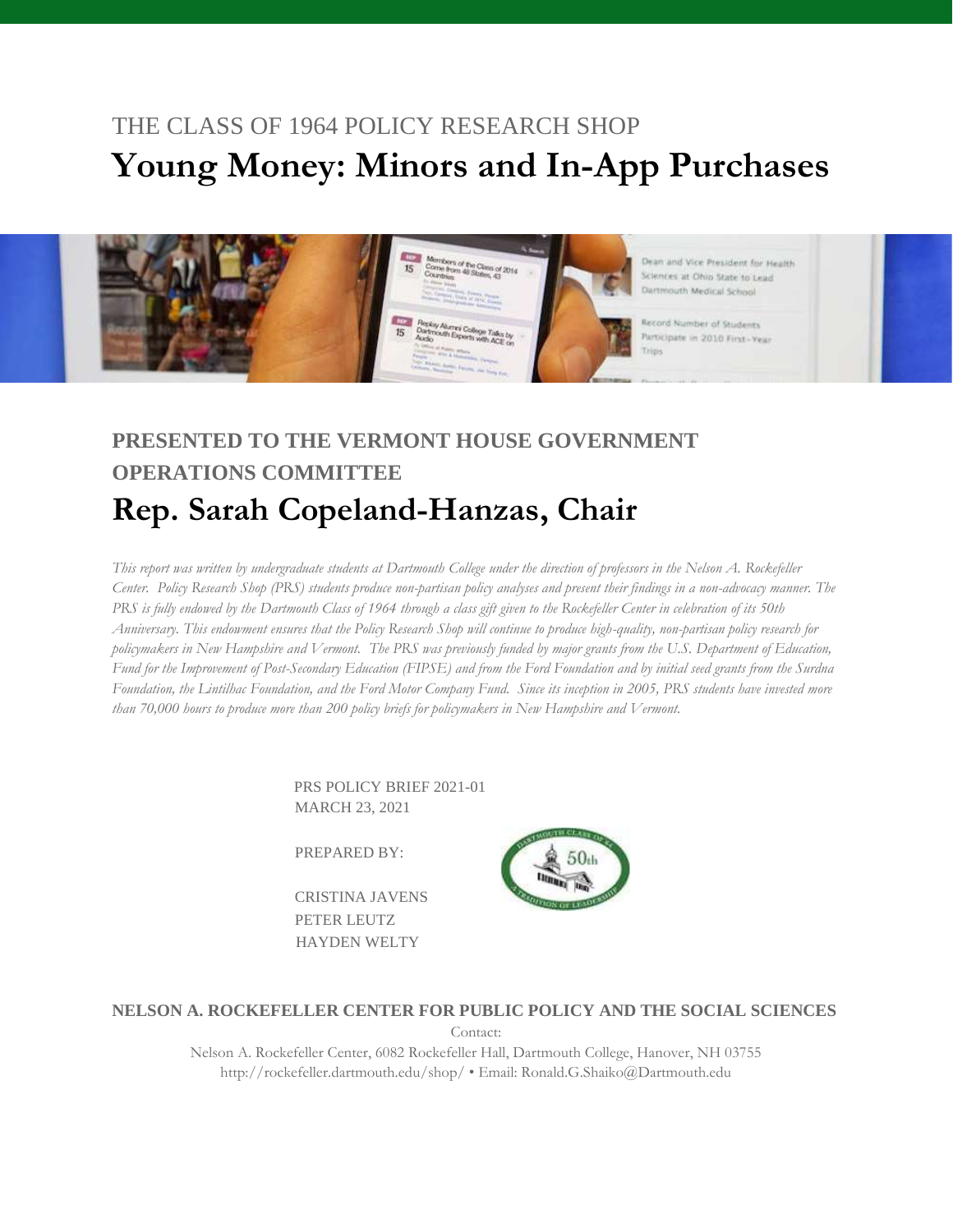# TABLE OF CONTENTS

<span id="page-1-0"></span>

| <b>EXECUTIVE SUMMARY</b> |                                                            | 2              |
|--------------------------|------------------------------------------------------------|----------------|
| $\mathbf{1}$             | <b>INTRODUCTION: FREE-TO-PLAY AT A COST</b>                | $\overline{3}$ |
| $\mathfrak{2}$           | <b>COMMERCIAL VULNERABILITY OF MINORS</b>                  | $\overline{3}$ |
|                          | 2.1 FREE-TO-PLAY GAMING MODEL                              | $\overline{4}$ |
|                          | <b>2.2 VULNERABILITY OF MINORS</b>                         | $\overline{4}$ |
|                          | 3 STAKEHOLDERS: TECHNOLOGY AND REGULATION                  | 6              |
|                          | <b>4 LEGAL LANDSCAPE: CONSUMER PROTECTION IN A NEW ERA</b> | 6              |
|                          | <b>4.1 THE FTC AND THREE MAIN SETTLEMENTS</b>              | 6              |
|                          | 4.1.1 APPLE INCORPORATED                                   | 7              |
|                          | <b>4.1.2 AMAZON.COM INCORPORATED</b>                       | 7              |
|                          | <b>4.1.3 GOOGLE INCORPORATED</b>                           | 7              |
|                          | <b>4.2 BIPARTISAN FEDERAL SUPPORT</b>                      | 7              |
|                          | 4.2.1 FEDERAL LEGISLATION: S. 1629                         | 8              |
|                          | 4.2.2 FEDERAL LEGISLATION: S. 3411                         | 8              |
|                          | <b>4.3 STATE JURISDICTION</b>                              | 8              |
|                          | <b>5 POTENTIAL SOLUTIONS: STATES' LIMITED AUTHORITY</b>    |                |
|                          | 5.1 STATE GOVERNMENTS AND THE CALIFORNIA MODEL             | 8              |
|                          | <b>5.2 EXISTING VERMONT EFFORTS</b>                        | 9              |
|                          | 5.3 CONSTRAINTS IN ACHIEVING EFFECTIVE SOLUTIONS           | 9              |
|                          | 5.4 PILLARS OF AN EFFECTIVE POLICY SOLUTION                | 10             |
|                          | 5.5 POTENTIAL FUTURE ACTIONS FOR VERMONT                   | 10             |
|                          | 5.5.1 TOP DOWN CORPORATE REGULATION APPROACH               | 10             |
|                          | 5.5.2 CONSUMER PROTECTION THROUGH EDUCATION                | 10             |
|                          | 5.5.3 TAX AND TRUST FUND SOLUTION                          | 11             |
|                          | <b>5.5.4 GAMBLING CLASSIFICATION FOR LOOT BOXES</b>        | 11             |
|                          | <b>6 CONCLUSION: PAVING THE WAY FOR PREVENTION</b>         | 12             |
|                          | <b>7 REFERENCES</b>                                        | 13             |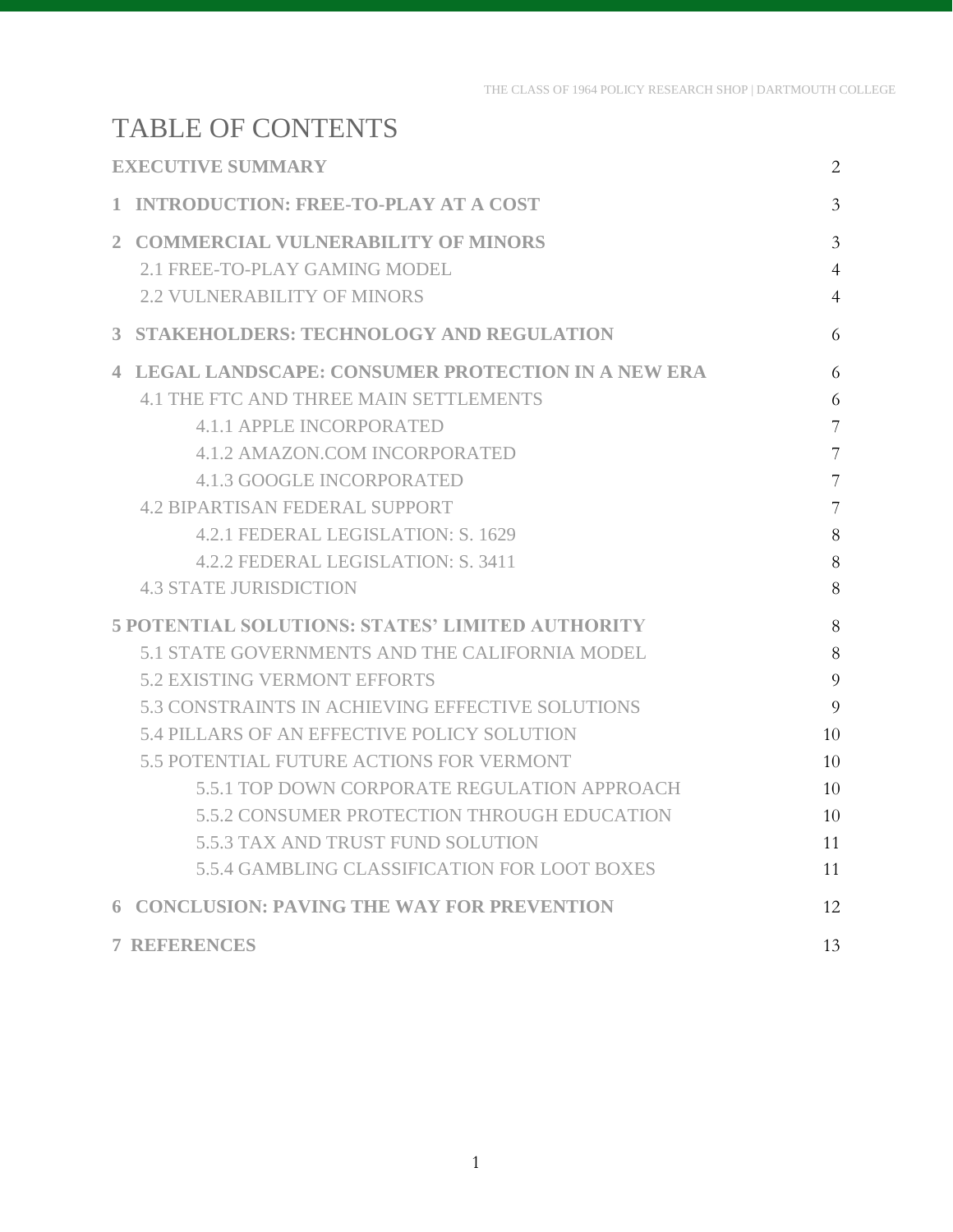# EXECUTIVE SUMMARY

Anecdotal evidence suggests that parents sometimes discover large credit card purchases made without their authorization because a child unknowingly made in-app purchases on various entertainment and gaming apps. An in-app purchase (IAP) is the process by which users of entertainment and gaming applications on smartphones or tablets are able to make purchases within the application even if the application itself was free. Often, these in-app purchases do not require the user to enter credit card information, thus allowing unauthorized users such as children to rack up significant charges on parental credit cards. Commissioned by the Vermont House Government Operations Committee, chaired by Representative Sarah Copeland-Hanzas, this report tackles the issue of unauthorized gaming and entertainment in-app purchases made by minors. In a four-pronged study, this report diagnoses the specific issue, describing the commercial vulnerabilities of minors, labeling relevant stakeholders, outlining the legal landscape, and discussing potential state-level solutions.

After a brief introduction in Section 1, Section 2 identifies the fundamental issue of commercial vulnerability and how IAPs can exploit minors and their naivety. The lack of cognitive development in minors means they are incapable of processing and fully understanding IAP costs. The "free-toplay" gaming takes advantage of this lack of understanding by creating an illusion that the app is free, only to later prompt IAPs which minors can easily misinterpret as a part of the "free" game.

Section 3 introduces current stakeholders and actors involved in the regulation and creation of entertainment and gaming apps. The Federal Trade Commission (FTC), an independent agency of the United States Federal Government responsible for antitrust law and consumer protection, plays the primary role in regulating the major technology companies (Apple, Amazon.com, Google, and Samsung) who own the exchanges on which apps are sold––called app stores––and have recently profited from the switch to the IAP model and related lackluster regulation.

Section 4 examines the current and possible future legal landscape of consumer protections and technology regulations regarding minors making unauthorized IAPs. A bipartisan effort to increase regulations in the U.S. Senate, along with FTC complaints filed in 2014 against Apple, Amazon.com, and Google, signify that the federal government recognizes IAPs as an important issue.

<span id="page-2-0"></span>Section 5 considers possible solutions and actionable steps Vermont may take toward remedying the exploitation of minors in gaming and entertainment apps. The broad scope of technology requires federal intervention in order to achieve more sweeping, impactful regulations; however, states are not powerless. Many states have bolstered their consumer protection laws. As more states recognize and take all possible steps to ameliorate the issue of unauthorized IAPs by minors, it is reasonable to predict that the federal government will follow and enact more comprehensive regulations. The general inadequacy of regulation on the rapidly growing technology industry prompts the need for new legislation. This report is intended to help the Vermont State House learn about the issue and assist the committee in developing possible state policy responses.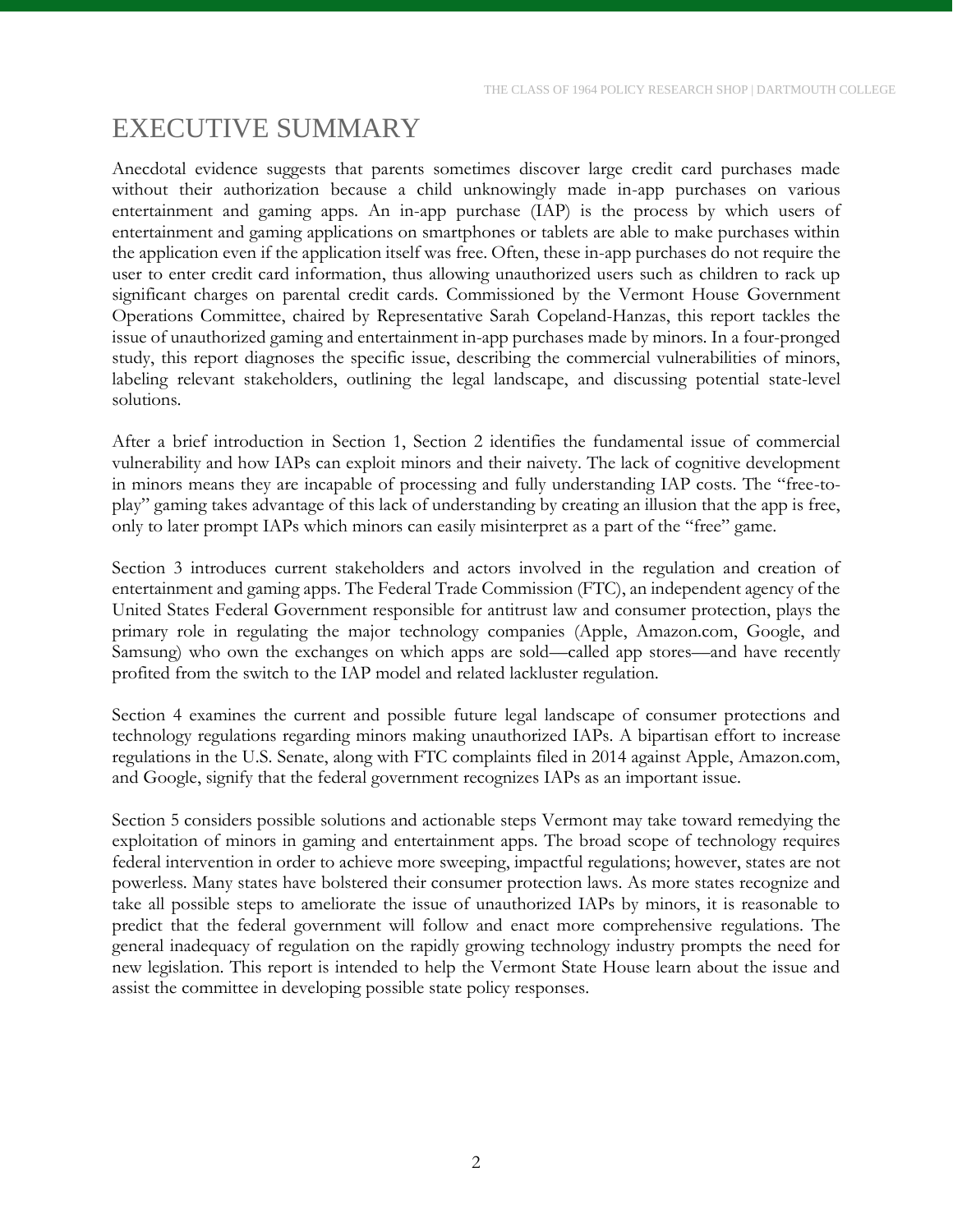# 1 INTRODUCTION: FREE-TO-PLAY AT A COST

Rapid technological development has made gaming and entertainment more accessible to children than ever before. In particular, the recent advent of widespread tablet and smartphone usage has provided children with new easy access. On these devices, users can download applications onto the device from a store, which has the billing information of the account holder automatically attached. Designed to maximize efficiency when downloading and purchasing, these stores often require little to no password input. Requirements are particularly loose if the application being downloaded is free. Although parents willingly attach their billing information to their account, they may not authorize these in-app purchases. Design elements, such as the "Remember Me" feature, enable the automatic completion of future transactions, reducing the requirements to complete transactions and opening the possibility for children to make unlimited purchases without parental consent.

Many gaming and entertainment applications targeted at children are free to download and play; however, as the adage goes, nothing is ever truly free. These games are no exception: they remain free only up to a certain extent. Typically, applications eventually prompt the user to purchase different gaming packages, tokens, or some other form of game currency that will help them advance in the game. These so-called "in-app purchases," "pay-to-win" purchases, or "loot boxes" are extremely common in gaming applications. Minors are specifically vulnerable because many young children may lack the intellectual ability to distinguish between game currency and real currency. Psychological evidence even indicates that some minors do not possess a fundamental understanding of currency in general. As a result, children may complete in-app purchases without fully comprehending the consequences of their actions, and even worse, they are typically able to complete them without parental approval due to a lack of password requirements.

By reducing security measures and other typical consumer protections, the free-to-play model and efficient purchase design of applications and affiliated stores can manipulate the naivety of children for profit, even as they also promote expediency. Lowered security requirements may consequently reduce parental authority, consumer agency, and purchase monitoring. Although the Federal Trade Commission has filed complaints against corporations such as Apple<sup>1</sup>[,](#page-13-2) Google<sup>2</sup>, a[n](#page-13-3)d Amazon<sup>3</sup> for enabling unauthorized purchases by minors, consumers have minimal recourse to seek recompense. At the moment, customers may only seek refunds directly from the companies who own the app store platforms such as Apple, Google, and Amazon. However, there is arguably ample opportunity to improve consumer protection in the long run.

## <span id="page-3-0"></span>2 COMMERCIAL VULNERABILITY OF MINORS

Before discussing how minors potentially create financial chaos by conducting unauthorized in-app purchases, it is critical to first acknowledge how this specific problem reveals larger issues. On a rudimentary level, mobile phones typically contain a type of "Application Store" in which individuals can peruse and select specific applications (or apps) dedicated to a specific function[.](#page-13-4) $4$  The main mobile device companies[,](#page-13-5) such as Apple and Samsung,<sup>5</sup> all offer this function: generally speaking, mobile devices with this personalized application market are called "smartphones" or tablet[s.](#page-13-6)<sup>6</sup> In app stores, users can download apps both for free and at a cost[.](#page-13-7)<sup>7</sup> Users frequently connect their credit card and bank account information to their phones in order to quickly and efficiently purchase useful services without having to re-enter credit card information or user account passwords.<sup>[8](#page-13-8)</sup> This frictionless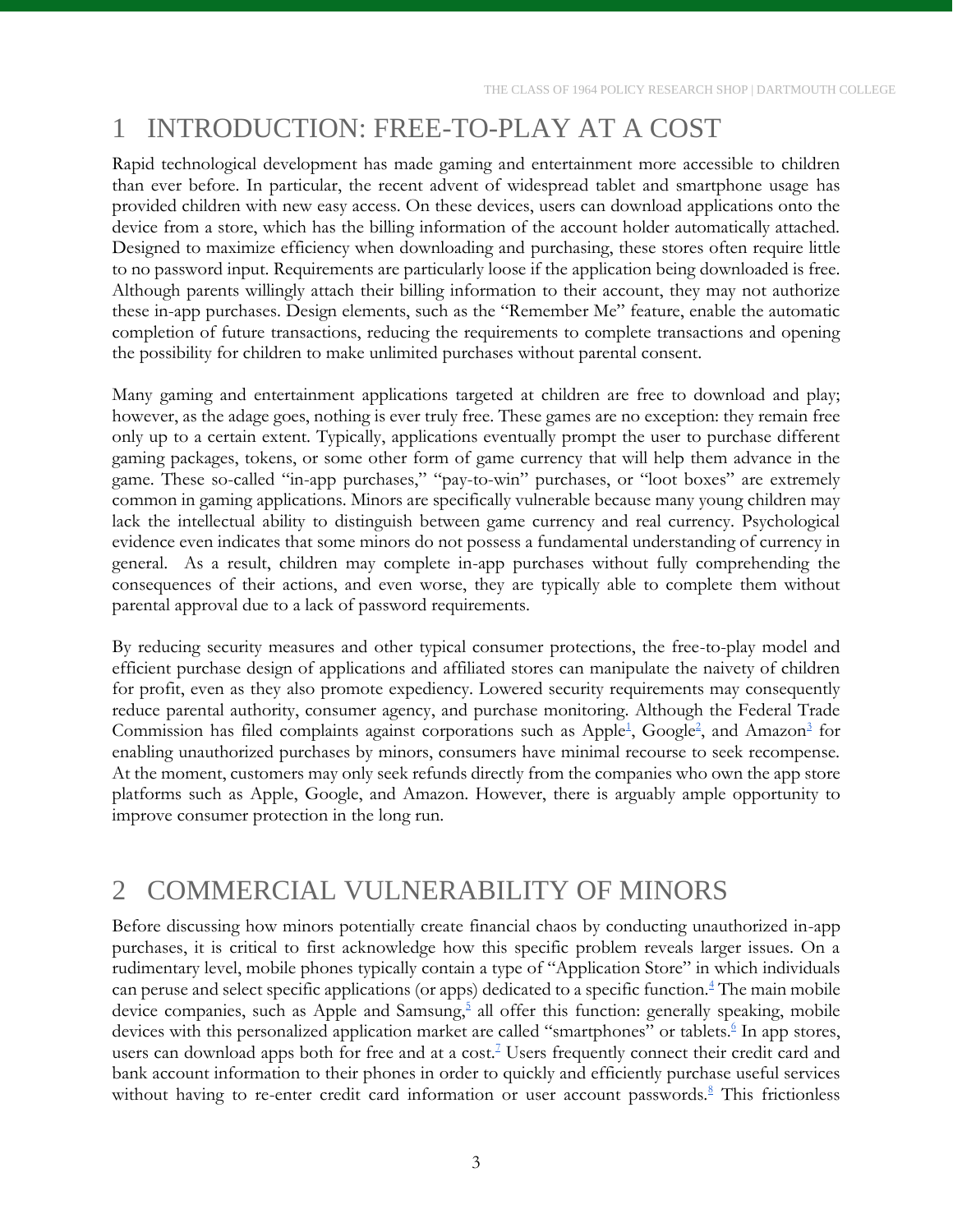functionality leaves users vulnerable to hacking, other forms of fraud, and purchases made by unauthorized users. Minors, which includes young children or adolescents under the age of eighteen,<sup>9</sup> are prime examples of such unauthorized users, capable of purchasing goods and services both on the app store and within specific apps. Essentially, the app store model, in which smartphones have direct access to financial information, leaves parents vulnerable not only to fraud more generally but also specifically to their children conducting app store and in-app purchases without their consent. Since minors are intentionally purchasing items, whether these purchases constitute fraud remains ambiguous, even if the parents do not consent to the purchase. $10$ 

### <span id="page-4-0"></span>2.1 FREE-TO-PLAY GAMING MODEL

Mobile video games, as consumer products, have drastically changed. Historically, most apps cost money to download, but after being initially purchased, consumers lacked options to make additional purchases within the app.<sup>[11](#page-13-11)</sup> However, in recent years, companies have made a profitable shift to a "free-to-play" system in which consumers can download and start using the app for free, but in order to unlock certain features, users must pay for additional content in a continuing revenue model, awarding app development companies with a stream of purchases throughout gameplay rather than one purchase prior to gameplay. These in-app purchases (IAPs) are typically termed "microtransactions," which are designed to promote high risk consumer behavior and increased spending. All free-to-play mobile apps, such as the wildly popular *Clash of Clans*, *FIFA*, and *Madden*  games, as well as other console and computer games like *Fortnite*, *League of Legends*, and *World of Warcraft*, employ this new business model of free-to-play, but pay-to-win.

An analysis of thirteen in-game purchasing system patents published in *Computers in Human Behavior* found that some of these systems "could be characterized as unfair or exploitative" because they "capitalize on informational advantages (e.g., behavioral tracking) and data manipulation (e.g., price manipulation) to optimize offers, incentivizing continuous spending, while offering limited or no guarantees or protections (e.g., refund entitlement), with the potential to exploit vulnerable players (e.g., adolescents, problematic gamers)."[12](#page-13-12) Such tracking and behavioral advertising is illegal to use on children under thirteen as a result of the Children's Online Privacy Protection Act (COPPA) passed by the federal government in 1998.<sup>[13](#page-13-13)</sup> However, such regulation is increasingly difficult to enforce, and an estimated 19 percent of apps continue with the practice.<sup>[14](#page-13-14)</sup> In essence, unethical game design with free-to-play models has placed consumer interest and wellbeing at risk, exploiting vulnerable players. IAPs often lack typical consumer guarantees and exploit behavioral tracking data through predatory price manipulation to increase monetization.

#### <span id="page-4-1"></span>2.2 VULNERABILITY OF MINORS

The academic literature has repeatedly shown that children are especially susceptible to predatory advertising. For instance, alcohol and tobacco advertising have historically influenced youths to adopt harmful habits.<sup>13</sup> The predatory nature of advertising to children is rooted in the inability of children to discern the persuasive nature of advertisements, seeing the messages as purely informative. Due to this lack of aptitude in distinguishing persuasive from informative media, advertisements directed at children are alarmingly effective in altering behavior. To combat this effect, the Federal Communications Commission (FCC) ruled in 1974 that, during children's programming on television, advertisements must be clearly separated from programming.<sup>[15](#page-13-15)</sup>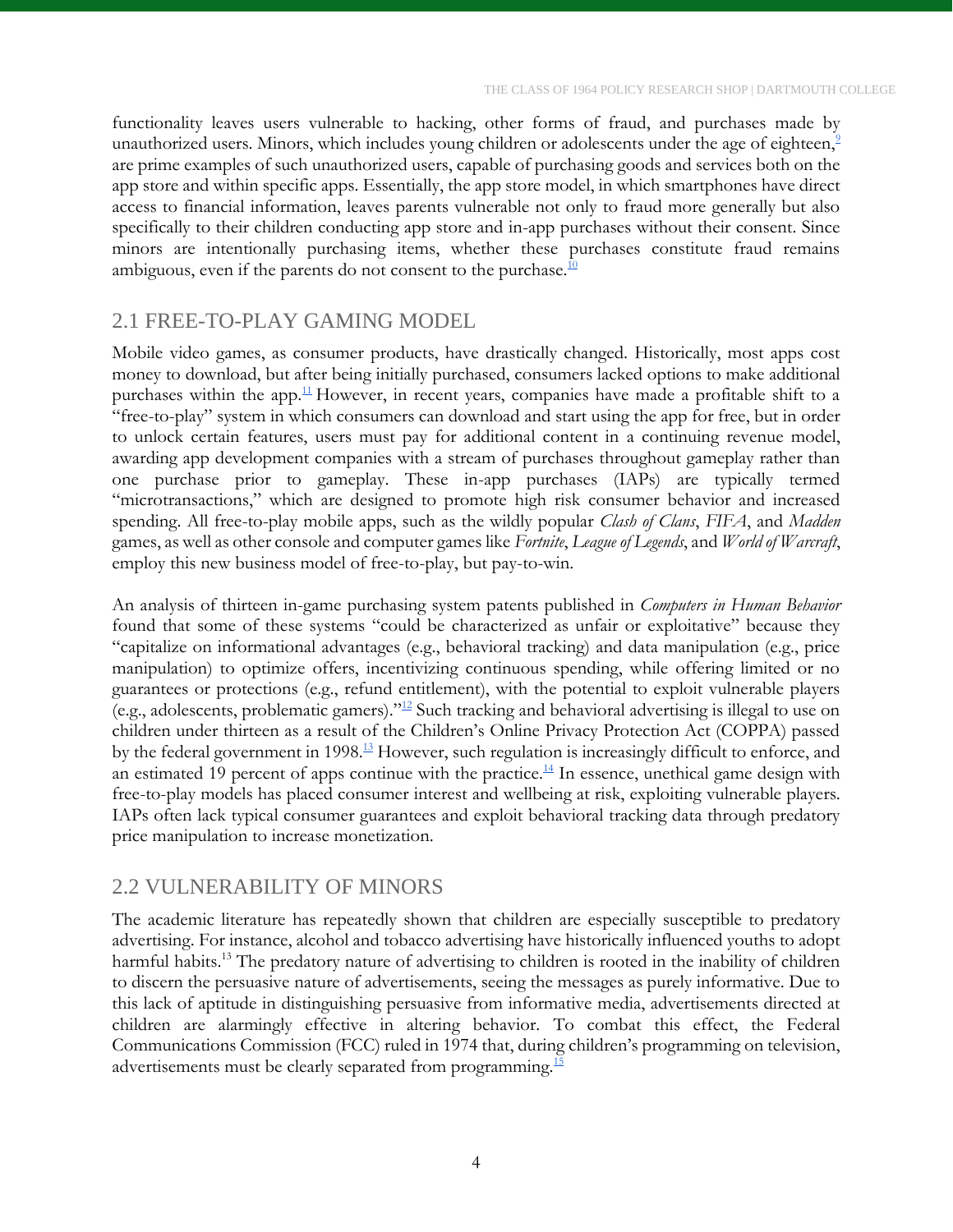Bumpers between programming and advertisement, deemed necessary by the FCC almost fifty years ago, do not exist in the relatively new and ever evolving world of mobile gaming. Not only do gamers face bumper-less advertisements throughout gameplay from outside sources, but there are also ingame stores where in-app purchases take place, marketing items that promise to improve gameplay. King, Delfabbrom and Griffiths warn in the *Journal of Gambling Studies* that IAPs are a form of gambling by encouraging minors to purchase packages with randomized rewards. These items are typically dubbed "loot boxes." The authors went on to conclude that widespread adolescent engagement with these loot boxes (which are akin to gambling) poses "a serious concern in modern society" as they normalize addictive gambling behavior amongst young users.<sup>[16](#page-13-16)</sup> In an open letter to the Entertainment Software Rating Board (ESRB—the organization tasked with rating video games for age appropriateness) in 2018, Senator Maggie Hassan (D-NH) concurred with these academic findings. She stated that loot boxes raise "several concerns surrounding the use of psychological principles and enticing mechanics that closely mirror those found in casinos and games of chance," calling for the ESRB to review and reconsider the presence of loot boxes in games directed at children.<sup>[17](#page-13-17)</sup> The ESRB response was to label all games with in-app purchases as such and launch an informative site titled ParentalTools.org to educate parents on how to manage the IAPs made by their children.<sup>[18](#page-13-18)</sup>

Moreover, according to the American Psychological Society, $\frac{19}{2}$  $\frac{19}{2}$  $\frac{19}{2}$  children cannot distinguish between the apps they are using and the ads on them until they are about eight years old, which can lead minors to think of ads as just another part of the game and leads to a risk of children clicking on an ad to make an erroneous, even accidental, purchase. The ethics of targeting advertisements to kids are murky, with Lynda Sharpe Paine concluding in the *Business and Professional Ethics Journal* that since young children do not yet have the capacity to make wise choices in the marketplace, firms should not target advertisements to such a vulnerable population.<sup>[20](#page-13-20)</sup> In sum, academic literature both demonstrates the questionable ethics of targeted advertising towards minors, as well as the unique vulnerabilities of that same population. In addition to not being able to effectively distinguish between ads and gameplay, children have difficulty distinguishing between in-game currency and real dollars because of how these gaming apps blur the lines between what is real and what is a part of the game.<sup>[21](#page-13-21)</sup> As a result, children often make in-app purchases without knowing they are spending real currency on their parents credit cards.

For example, the app "Dragon Story" is a game in which children raise virtual dragons.<sup>[22](#page-13-22)</sup> The game will inform the child that they are "low on food!" and that their dragon is "hungry," leading directly to a screen where the player can "Stock Up!" where the child can purchase "gold" (virtual currency that costs real money) alongside "coins" (virtual currency that can only be obtained with other virtual currency) to ultimately be able to purchase "food" (a virtual item that can only be obtained with virtual currency) to feed their virtual dragon. $^{23}$  $^{23}$  $^{23}$ 

Matthew Lapierre at al, in the *Journal of the American Academy of Pediatrics,* recommend that policymakers should consider "the challenges that children face in negotiating an ever-changing and often confusing persuasion environment" and apply increased pressure on "marketers to ensure that their practices are developmentally appropriate and transparent."<sup>[24](#page-13-24)</sup>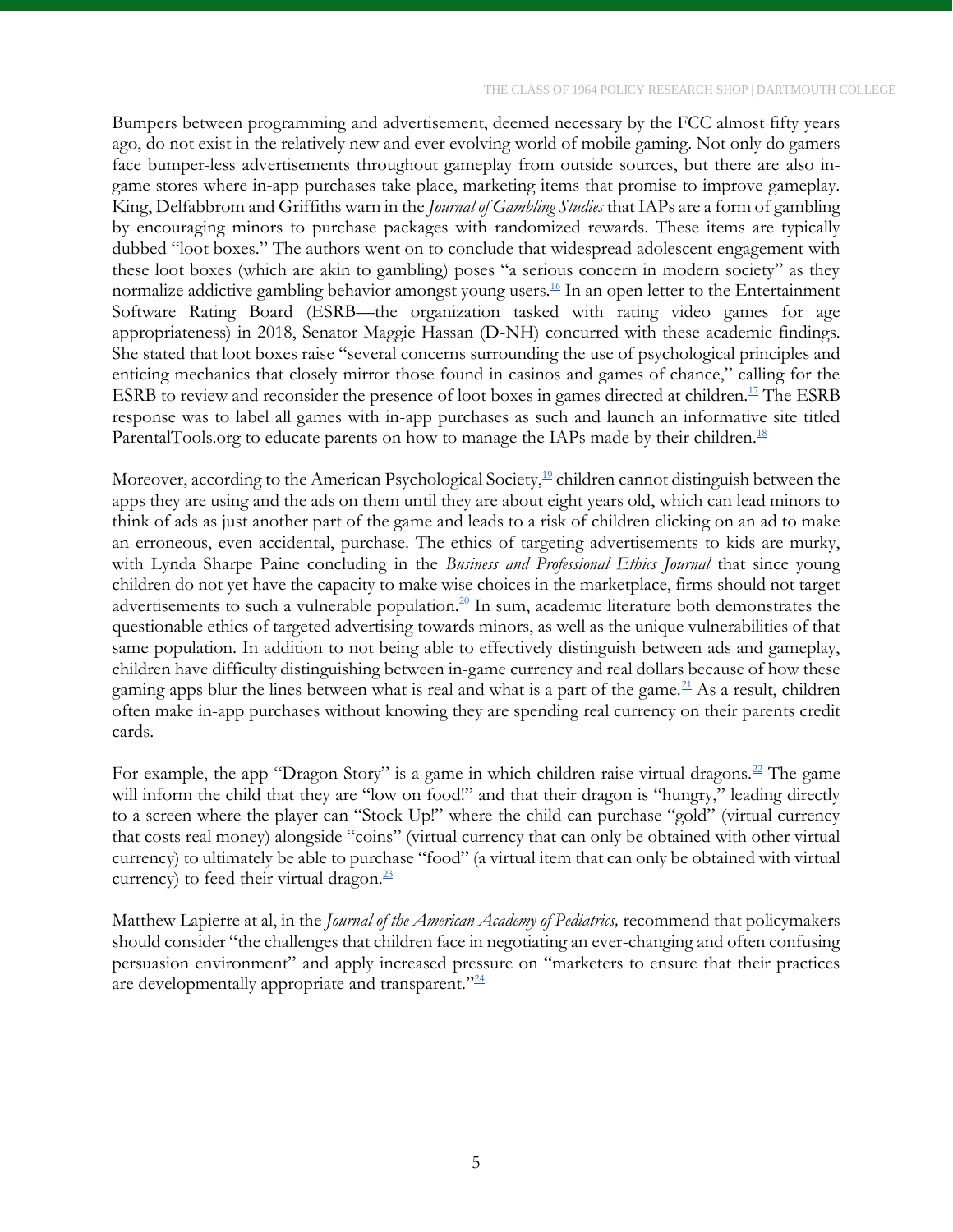# <span id="page-6-0"></span>3 STAKEHOLDERS: TECHNOLOGY AND REGULATION

This section will identify and briefly describe the myriad of groups involved with the issue of unauthorized IAPs. First, several parties help process app store transactions: when a consumer purchases an item, the app store, credit card companies, and app developers are all involved. For instance, Apple, Amazon, and Google all run app stores and facilitate the payments from credit card companies to app developers for a price.<sup>[25](#page-13-25)</sup> Importantly, when the Federal Trade Commission (FTC) pursued lawsuits on this issue, they chose to sue the app stores themselves, including these three companies, rather than the original app developers or the credit card companies. However, when consumers believe there has been an errant charge made by a minor on their account, they may pursue a refund by contacting both their credit card company and the merchant (which oftentimes is the specific app itself). Nonetheless the FTC chose to pursue the app stores in their lawsuits because they are the avenue through which consumers make purchases and are generally responsible for the transaction process.  $\frac{26}{3}$  $\frac{26}{3}$  $\frac{26}{3}$  The FTC's actions indicate that they believe app stores are the responsible party. It is also important to note that the app store owners, Amazon, Apple, and Google, are the stakeholders with the deepest pockets and financial capability to reimburse users.

Additionally, the primary regulatory agency governing online purchases is the FTC. Their mission is to protect consumers and competition "by preventing anticompetitive, deceptive, and unfair business practices through law enforcement, advocacy, and education without unduly burdening legitimate business activity."<sup>[27](#page-13-27)</sup> Specifically, the FTC is empowered by the "Unfairness doctrine," allowing the FTC to pursue legal action against actors with unfair business practices whose harms are substantial, without offsetting benefits, and reasonably avoidable.<sup>[28](#page-13-28)</sup> State governments are also an additional regulatory stakeholder and can enable the FTC to pursue cases by passing consumer protection legislation; their role will be further discussed in Section 4.3 and Section  $5.\overline{2}$  Finally, private, issueoriented stakeholders lie on both sides of the issue. Parent interest groups, anti-technology lobbying, and consumer protection organizations such as the Center for Human Technology support further restrictions on unauthorized IAPs. On the other hand, large technology corporations like Apple, Samsung, and Google fight to maintain the lucrative status quo.

## <span id="page-6-1"></span>4 LEGAL LANDSCAPE: CONSUMER PROTECTION IN A NEW ERA

Because of accelerated technology development, consumer protections against unauthorized IAPs are generally unclear and are still being written at the state and national level. The FTC, with the help of state governments, regulates the technology industry and continues to update its laws regarding gaming and entertainment IAPs, specifically those targeted at minors. Both groups play a role in helping promote fair and healthy competition all while protecting consumer rights. $\frac{30}{20}$  $\frac{30}{20}$  $\frac{30}{20}$ 

### <span id="page-6-2"></span>4.1 THE FTC AND THREE MAIN SETTLEMENTS

The FTC was founded to protect consumers against unfair trade practices and designed to change over time along with evolving trade practices. So far, the FTC has not utilized its rule-making power to implement industry-wide regulations. Rather, the Commission has provided consumer protection on an individual, case-by-case basis. Erik Allison in the *Southern Methodist University Law Review* concluded that state laws can provide individuals with private causes of action to seek recompense (and therefore bolster consumer protection) and that the FTC should shift to a comprehensive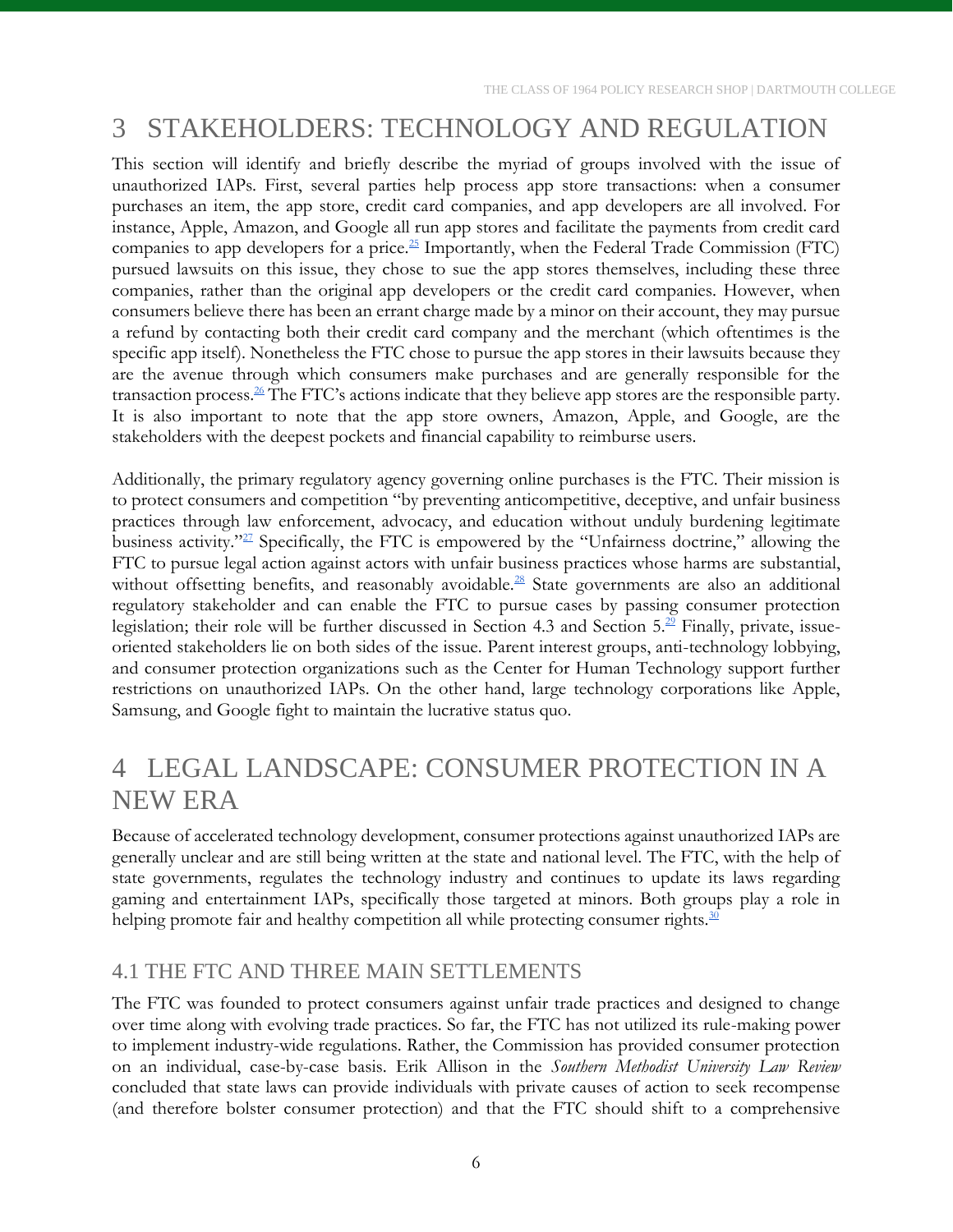approach targeting the exploitative practice of the free-to-play gaming industry as a whole. Rather than introduce these wholesale regulations, the FTC pursued individual cases in 2014, reaching settlements with the three major retailers of free-to-play games: Apple, Amazon.com, and Google.

#### <span id="page-7-0"></span>4.1.1 APPLE INCORPORATED

The FTC filed a complaint against Apple Inc. for unfairly billing IAPs.<sup>[31](#page-13-31)</sup> The complaint alleged that Apple did not inform account holders that entering a password opens a fifteen-minute window without password requirements for IAPs. During this timeframe, children can make unlimited purchases without the informed consent of the account holder.<sup>[32](#page-13-32)</sup> Apple settled, providing at least 32.5 million dollars in consumer refunds for reported unauthorized or accidental IAPs made by minors.<sup>[33](#page-13-33)</sup>

#### <span id="page-7-1"></span>4.1.2 AMAZON.COM INCORPORATED

The FTC also targeted Amazon.com Inc. on account of unfair commerce practices.<sup>[34](#page-13-34)</sup> Amazon first introduced IAPs to the Amazon Appstore in 2011 without any password requirements. The following year, Amazon updated its IAPs system, requiring password input only for IAPs over twenty dollars.<sup>[35](#page-14-0)</sup> This update still allowed for children to make an unlimited number of individual purchases less than twenty dollars without parental approval, which often totaled to a bill over twenty dollars.<sup>[36](#page-14-1)</sup> Amazon was required to provide full refunds to those consumers who filed a report about unauthorized IAPs.<sup>[37](#page-14-2)</sup>

#### <span id="page-7-2"></span>4.1.3 GOOGLE INCORPORATED

The FTC complaint against Google Inc. and the Google Play store prompt followed the other two cases. Similarly, Google violated the FTC prohibition on "unfair" practices of commerce in billing account holders for unauthorized IAPs made by minors. $38$  Like the Apple model, a password entry opens a thirty-minute window of time during which unlimited purchases can be made. Many consumers reported unauthorized charges of hundreds of dollars,<sup>[39](#page-14-4)</sup> explaining that their children were unaware that IAPs would result in real monetary expenses. $\frac{40}{3}$  $\frac{40}{3}$  $\frac{40}{3}$  In the settlement agreement, Google was required to refund consumers a minimum of nineteen million dollars to any parents unlawfully billed because of IAPs.<sup>[41](#page-14-6)</sup>

### <span id="page-7-3"></span>4.2 BIPARTISAN FEDERAL SUPPORT

Republicans and Democrats in the U.S. Senate have begun legislative efforts to protect minors from exploitative practices in gaming and entertainment apps. Senate Bill 1629 and and Senate Bill 3411- KIDS Act, have both been introduced within the past two years, demonstrating the current relevance of consumer protection concerns regarding minors. Although neither of the bills have moved past their introductions, technology-related consumer protection and regulation are arguably increasingly salient topics, which may grow more relevant in future years.

The successful enactment of these laws could completely overhaul the legal landscape. Although it is within its power, currently, the FTC has not created any general regulations tackling the issue, only pursuing individual cases. Because unauthorized IAPs usually occur in small amounts, the incentive for consumers to pursue refunds and lawsuits is arguably fairly small. As long as all consumers do not aggressively request refunds, companies can profit from unintentional transactions and evade consequences, with the rare exception of FTC lawsuits. Therefore, these two pieces of legislation, by preventing predatory minor-orientated IAPs before they happen, may prove quite effective should they become law, shifting the burden of action off of the consumers and onto regulators. These bills are discussed in detail below.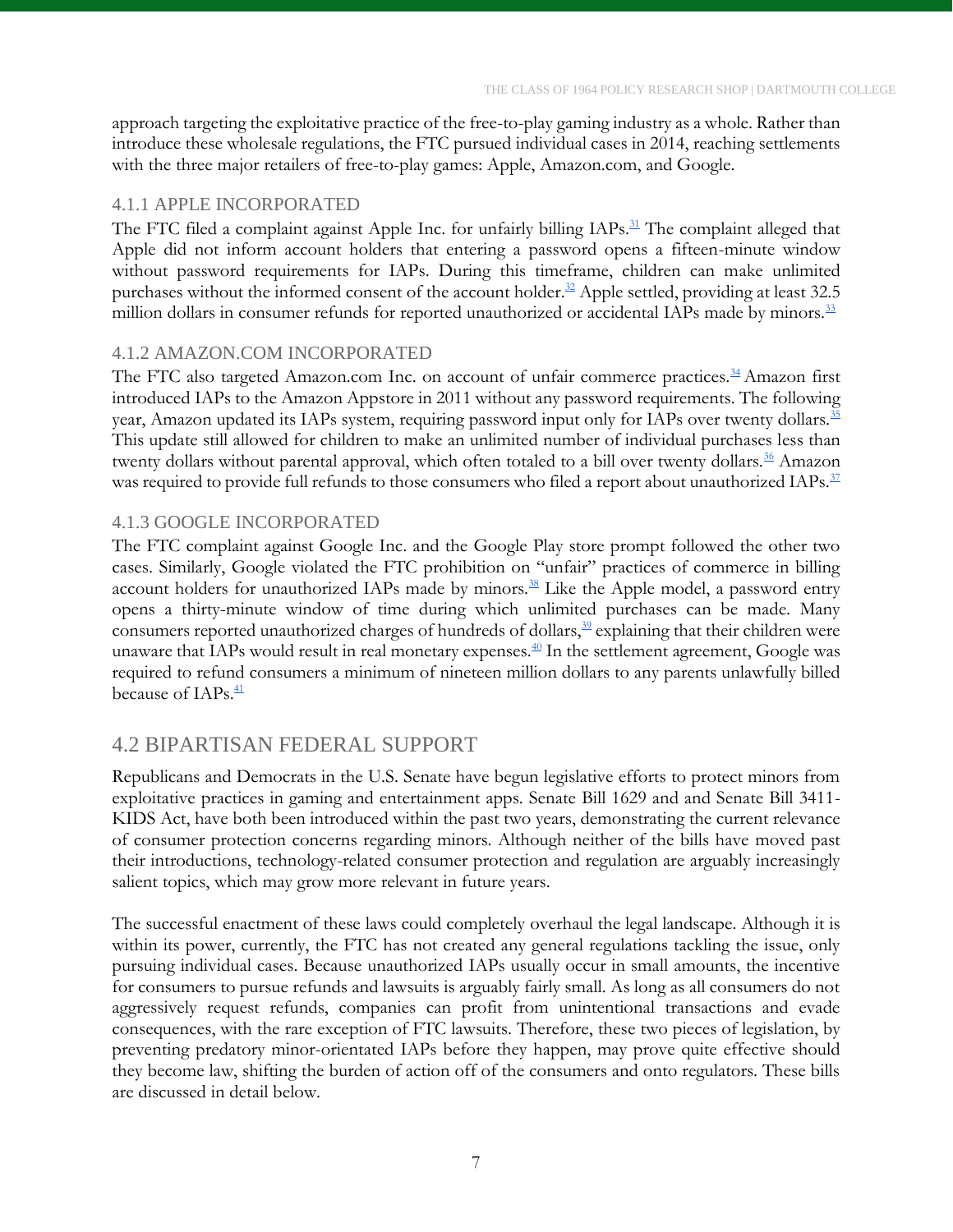#### <span id="page-8-0"></span>4.2.1 FEDERAL LEGISLATION: S. 1629

In May of 2019, U.S. Senator Josh Hawley (R-MO) introduced S. 1629, which declares it unlawful for a game publisher or digital game distributor to publish a "minor-oriented game that includes pay-to-win microtransactions or loot boxes."<sup>[42](#page-14-7)</sup> The bill defines "pay-to-win features" as any purchase that a "provides a competitive advantage in the progression in the game or product over those users who do not make such a purchase."[43](#page-14-8) Under S. 1629, only those IAPs that aid in the progression of the game are unlawful. The bill is also co-sponsored by Senators Richard Blumenthal (D-CT) and Ed Markey (D-MA), demonstrating that consumer protection of minors and IAPs is an issue with bipartisan support on a national scale.<sup>[44](#page-14-9)</sup>

#### <span id="page-8-1"></span>4.2.2 FEDERAL LEGISLATION: S. 3411

Senator Markey also spearheaded S. 3411, titled the "Kids Internet Design and Safety Act," or the "KIDS Act,"<sup>[45](#page-14-10)</sup> in March 2020. The KIDS Act seeks to prohibit certain features in technology platforms directed at children, including "any design feature or setting that unfairly encourages a covered user, due to their age or inexperience, to make purchases."<sup>[46](#page-14-11)</sup> A "covered user" is defined as "an individual under the age of  $16.^{347}$  $16.^{347}$  $16.^{347}$  After its introduction last year, the KIDS Act was read twice and referred to the Senate Committee on Commerce, Science, and Transportation. No further action has been taken.

### <span id="page-8-2"></span>4.3 STATE JURISDICTION

State legislatures do not have direct jurisdiction, but they can still pass legal protections regulating IAPs. By introducing protective legal language regarding consumer rights, state legislatures can provide individuals with a private cause of action to pursue legal and financial recourse for unauthorized IAPs beyond what the FTC guarantees. As a result, states with such regulations bolster consumer protections against unfair trade practices.<sup>[48](#page-14-13)</sup>

### <span id="page-8-3"></span>5 POTENTIAL SOLUTIONS: STATES' LIMITED **AUTHORITY**

This section describes existing state-level consumer protection efforts against unauthorized purchases in gaming and entertainment applications. In addition, the report will also describe the historical context of existing regulations in Vermont.

### <span id="page-8-4"></span>5.1 STATE GOVERNMENTS AND THE CALIFORNIA MODEL

The states that have already bolstered consumer protection laws include: California, Connecticut, Florida, Hawaii, Louisiana, Maine, Massachusetts, Nebraska, North Carolina, South Carolina, Vermont, Washington State, and Virginia.<sup>[49](#page-14-14)</sup> In particular, California had a unique case in which Apple faced a class action lawsuit led by parents who sued for reimbursement for unauthorized IAPs. The grounds of the allegation was a violation by Apple of two California consumer protection laws: the Consumer Legal Remedies Act of California (CLRA) and the California Unfair Competition Law (UCL). The court ruled in favor of the class on both accounts, allowing them to receive refunds for their unauthorized IAPs.<sup>[50](#page-14-15)</sup>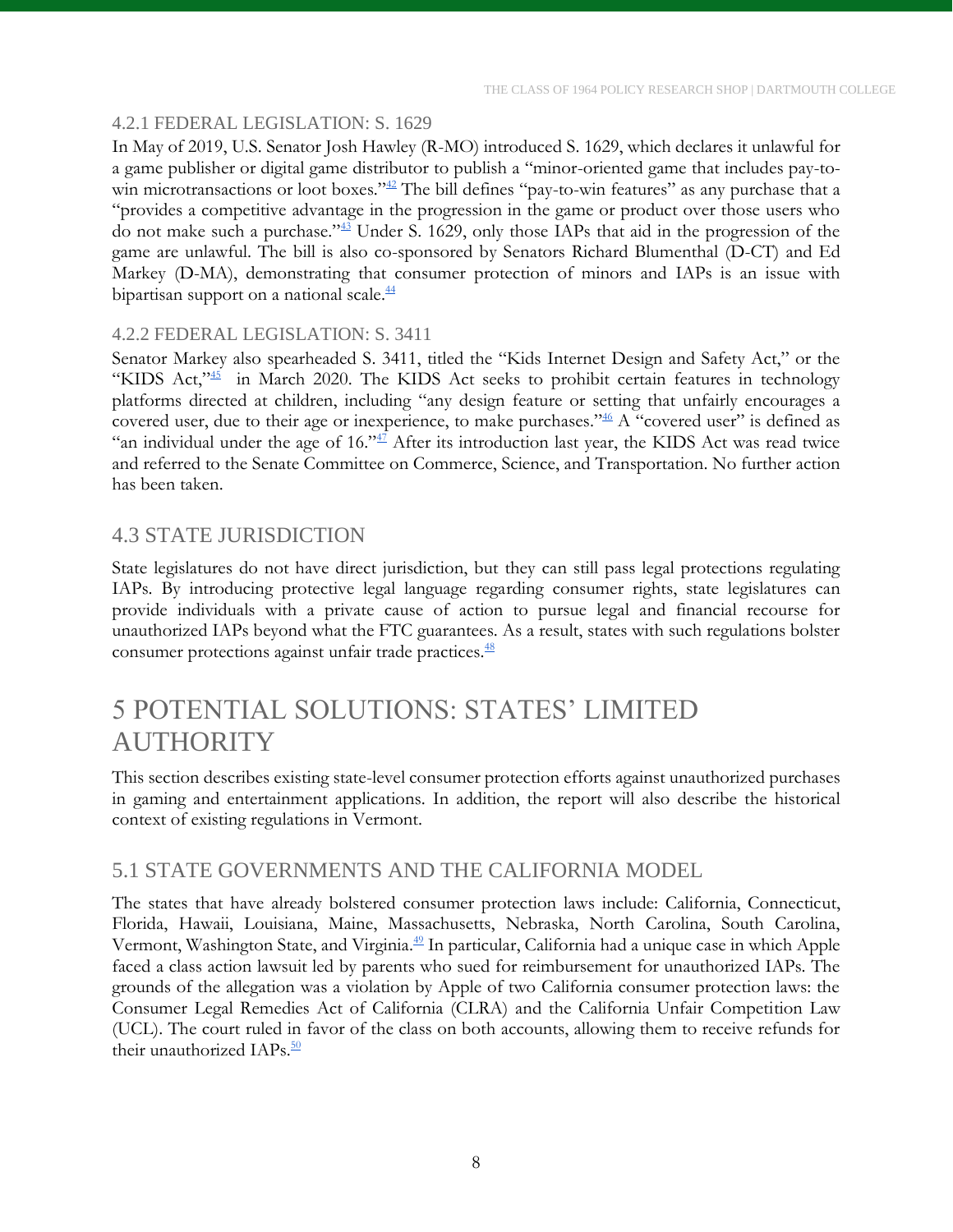### <span id="page-9-0"></span>5.2 EXISTING VERMONT EFFORTS

California is not the only state government leading the way on consumer protection. Vermont also has a history of advocating for data privacy. Notably, Vermont was recently the very first state $\frac{51}{1}$  $\frac{51}{1}$  $\frac{51}{1}$  to regulate data brokers and the selling of consumer data.<sup>[52](#page-14-17)</sup> While data broker activity (entities that track personal information to deduce intimate insights about consumers and their behavior) is technically legal, the first-of-its-kind law Vermont passed required data brokers to register with the government, better inform consumers about how their information is being recorded and used, and bolster security practices. In addition, consumers may now sue data brokers if they engage in illegal discrimination. In sum, Vermont has a strong track record protecting consumer rights and privacy.

Following states like California and the others listed above, Vermont also has a built-in statute that is designed to complement FTC regulation surrounding unfair or deceptive acts.<sup>[53](#page-14-18)</sup> Vermont has thus already strengthened consumer claims for refunds and legal action if minors conduct IAPs without parental consent. While this statute does help protect consumers, the broader legal question still remains: does advertisement targeted at children count as "deceptive?"[54](#page-14-19) Moreover, what can the state do to prevent unauthorized IAPs before they happen?

### <span id="page-9-1"></span>5.3 CONSTRAINTS IN ACHIEVING EFFECTIVE SOLUTIONS

There are five key constraints to achieving effective policy solutions. The first three constraints relate to the nature of multinational technology companies who run app store exchanges. The second two constraints concern existing regulation on these uniquely powerful businesses.

Starting with these large corporations, the first constraint regards their sheer size. For one, these firms generate such tremendous revenue that individual IAPs are relatively small and insignificant, rendering individual settlement payments financially negligible. Second, significant revenue allows for aggressive spending on lobbying in Washington and in state capitals nationwide. Large technology firms retain a strong influence over the regulation of digital space. Third, a frictionless monetization model is central to the business model of app store providers. Giant technology companies profit off of consumer impulsivity, anxiety, and addiction. Their business model and marketing strategy represents a comprehensive understanding of the human psyche and carefully monetizes consumer attention. The free-to-play pay-to-win model consists of an effective business strategy in the realm of digital gaming. Any regulation on IAPs would force tech giants to rethink their business model or consider innovating new methods of profitable purchase models. Thus, perhaps eliminating IAPs specifically will not eliminate general predatory practices.

Fourth, regulations, specifically the case-by-case rulemaking process of FTC regulations, require consumers to pursue legal action to receive reactive recompense. Consumers will only invest this effort if the size of the unauthorized purchase is large enough to be harmful to their financial standing. Therefore, some unauthorized purchases that do not motivate retribution go unreported, generating revenue and benefitting the app store provider at the expense of the consumer. Fifth and finally, enforcing digital regulations, especially at the state level, is quite difficult. Regulators require serious resources to successfully combat malpractices. Such resources are more readily available at the federal level, and even with those resources, the capability of the federal government to enforce regulations has proven less than comprehensive (see Section 2.1).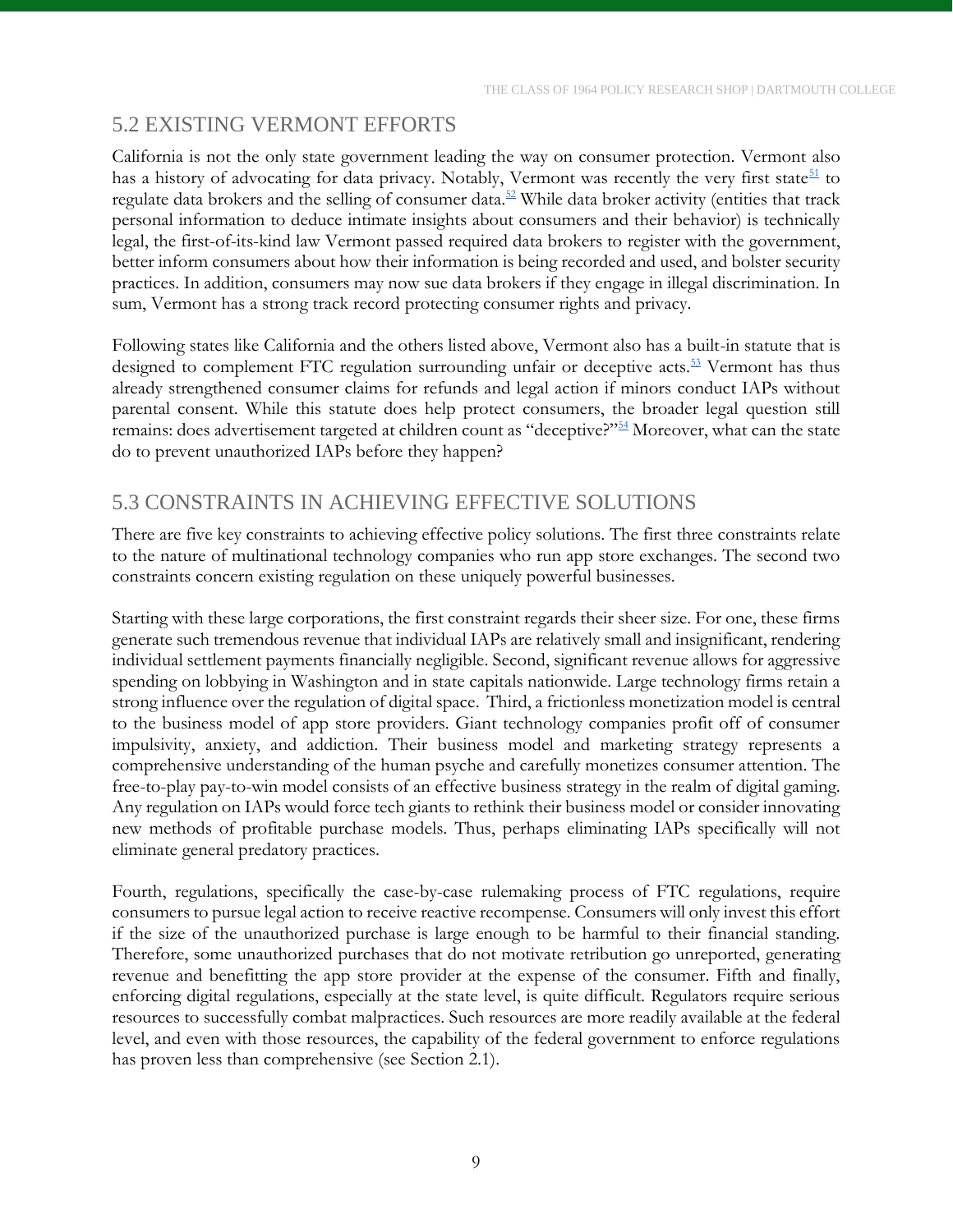### <span id="page-10-0"></span>5.4 PILLARS OF AN EFFECTIVE POLICY SOLUTION

Any effective policy solution would contain two characteristics. First, any solution should be proactive rather than reactive. Currently, the FTC has chosen to take a reactive approach to regulating IAPs, filing lawsuits against app store providers in response to violations. A more effective policy solution would get out ahead of the problem. This can be achieved in one of two ways: disincentivizing the use of IAPs by app store providers or educating the public on the potential danger facing their children on mobile gaming platforms. The second pillar is the prioritization of consumer convenience. As stated in Section 5.3, victims of unauthorized IAPs must pursue legal action in response to a financial harm for which they are not responsible. Oftentimes, the cost of pursuing such legal action is higher than the cost of the IAP itself. In order to provide complete and comprehensive consumer protection from unauthorized IAPs, the financial protection provided to consumers should operate with a convenience that minimizes any further costs. This convenience and cost minimization ensures not only that consumers are completely protected, but also ensures that app store providers do not further profit off of unauthorized purchases.

### <span id="page-10-1"></span>5.5 POTENTIAL FUTURE ACTIONS FOR VERMONT

As stated in Section 5.2, Vermont has done well to protect consumer interests by bolstering FTC jurisdiction in the state. Beyond this, keeping in mind policy constraints and best practices, there are three primary avenues for further protection that remain for policymakers in Vermont to consider. First, the legislature could restrict big tech companies in their use of IAPs. This avenue is particularly difficult at the state level given the international scope of IAPs and the difficulty of restricting app store practices over a relatively small geographic area. Second, and more attainable, Vermont can work to better educate children and parents alike to reinvigorate consumer sovereignty at an individual level. Third, Vermont could develop a tax structure to disincentivize the proliferation of in-app purchases by app store providers, and have the revenue generated feed into a trust fund pool to reimburse victims for unauthorized purchases in the future. It is important to note that no policy avenue, beyond what Vermont has already enacted, has been tested yet on the state level. As a result, there is no clear, welltested solution.

#### <span id="page-10-2"></span>5.5.1 TOP DOWN CORPORATE REGULATION APPROACH

As discussed in Section 4.2.1, S. 1629 seeks to outlaw the play-to-win gaming model, making microtransactions of any kind (including loot boxes) illegal, holding both game publishers and distributors accountable for their persistence. This top-down direct regulatory approach is impossible to implement at the state level given the international reach of game distributors and technology companies. The Vermont state government lacks the jurisdiction and infrastructure to implement and enforce similar legislation. As a result, the federal government, not the Vermont state legislature, should pursue this policy avenue.

#### <span id="page-10-3"></span>5.5.2 CONSUMER PROTECTION THROUGH EDUCATION

Regulating technology firms is difficult with the resources of a single state. Beyond providing private causes of legal action, Vermont can increase consumer protection through a state-sponsored education campaign on the issue of minors and gaming. This campaign would target children of elementary age and older, teaching them best practices of how to participate in mobile gaming in a safe way. In addition, this campaign would seek to educate parents on the existing parental controls to prevent unauthorized purchases made by their children. Given the addictive nature of free-to-play pay-to-win mobile gaming, the campaign can represent a scaled down to state level version of the "Truth"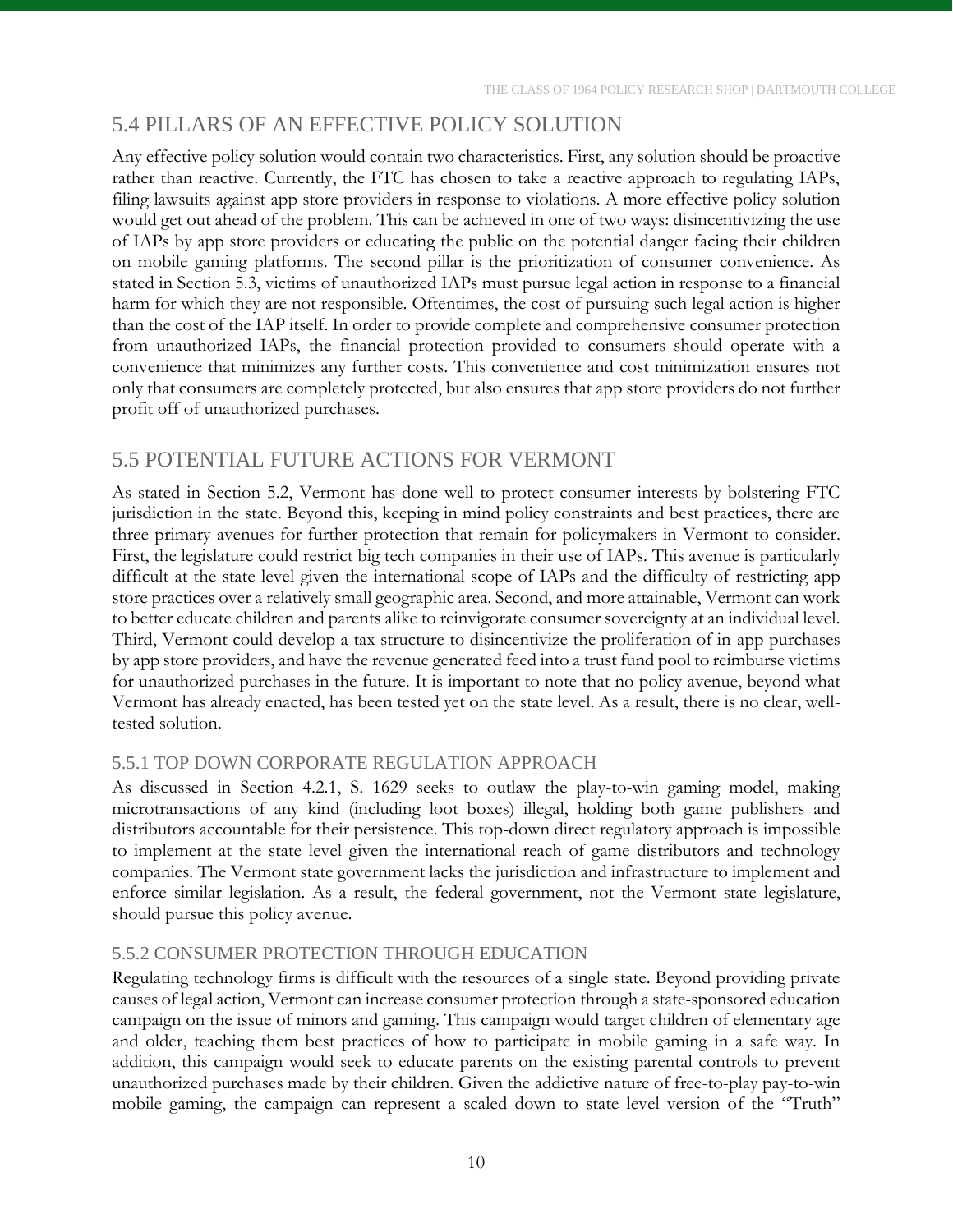campaign launched in the 1990s to prevent teen smoking. The safe gaming education curriculum would need to target more children at younger ages than the "Truth" campaign and involve their parents as well. While existing non-profit organizations such as Common Sense Media,<sup>[55](#page-14-20)</sup> Media Literacy Now,<sup>[56](#page-14-21)</sup> The Digital Citizenship Institute,<sup>[57](#page-14-22)</sup> and the National Association for Media Literacy<sup>[58](#page-14-23)</sup> advocate for educational media literacy programs in schools and provide resources to parents, they primarily focus on the issues of privacy and identifying misinformation in the media; they have yet to address the topic of exploitative IAPs and loot-boxes. With a program that tackles IAPs, Vermont will lead the way in educating its youth on the harms of ever evolving technology and possibly bring IAPs to the attention of media literacy advocacy groups.

#### <span id="page-11-0"></span>5.5.3 TAX AND TRUST FUND SOLUTION

Given that IAPs have the potential to harm consumers, and harmful consumer products are effectively taxed to different extents at a state-by-state level, Vermont may consider taxing in-app purchases. Not only would this tax deter the use of IAPs, but it would also generate a pool of revenue that Vermont can then use to refund victims of unauthorized IAPs. Currently, the legal process of seeking a refund is long, and costly. The trust fund solution would put the consumer first, providing repayment in an efficient manner. Furthermore, a state-level refund center would also allow Vermont to collect data on the occurrence of unauthorized IAPs. Data could eventually aid advocates of federal regulation. A potential issue with this solution is that consumers still may not take advantage of the resources available to obtain a refund and still may only seek compensation if they have been charged a large amount. Because most individual IAPs are relatively low-cost, many consumers may not seek compensation even if they are entitled to one. Thus, any measure that aids in refund procedures should be coupled with advertising and a campaign to make possible victims aware of their resources for obtaining compensation. Finally, while a fund to more easily remedy the costs of unauthorized IAPs would be a useful temporary solution, in the long-run, states and the federal government should aim to work towards prevention.

#### <span id="page-11-1"></span>5.5.4 GAMBLING CLASSIFICATION FOR LOOT BOXES

Under current Vermont law, professional gambling is illegal.<sup>[59](#page-14-24)</sup> As such, the operation of any games of chance is limited to nonprofit organizations. App store providers and app developers are not nonprofit organizations, therefore, under Vermont law, they are not allowed to facilitate any games of chance. The pay-to-win mobile gaming model, specifically the feature of loot boxes, could be classified as a game of chance. Players pay for the loot box and the reward they receive is based completely on chance. This is not unlike the payment and reward structure of typical gambling mechanisms, such as slot machines, which are illegal in Vermont. The Vermont legislature could make loot boxes illegal by classifying them as gambling, justifying this classification by using the reasons provided above. This would not completely solve the problems of unauthorized in app purchases, as not all IAPs are loot boxes; however, loot boxes are a significant contributor to this problem.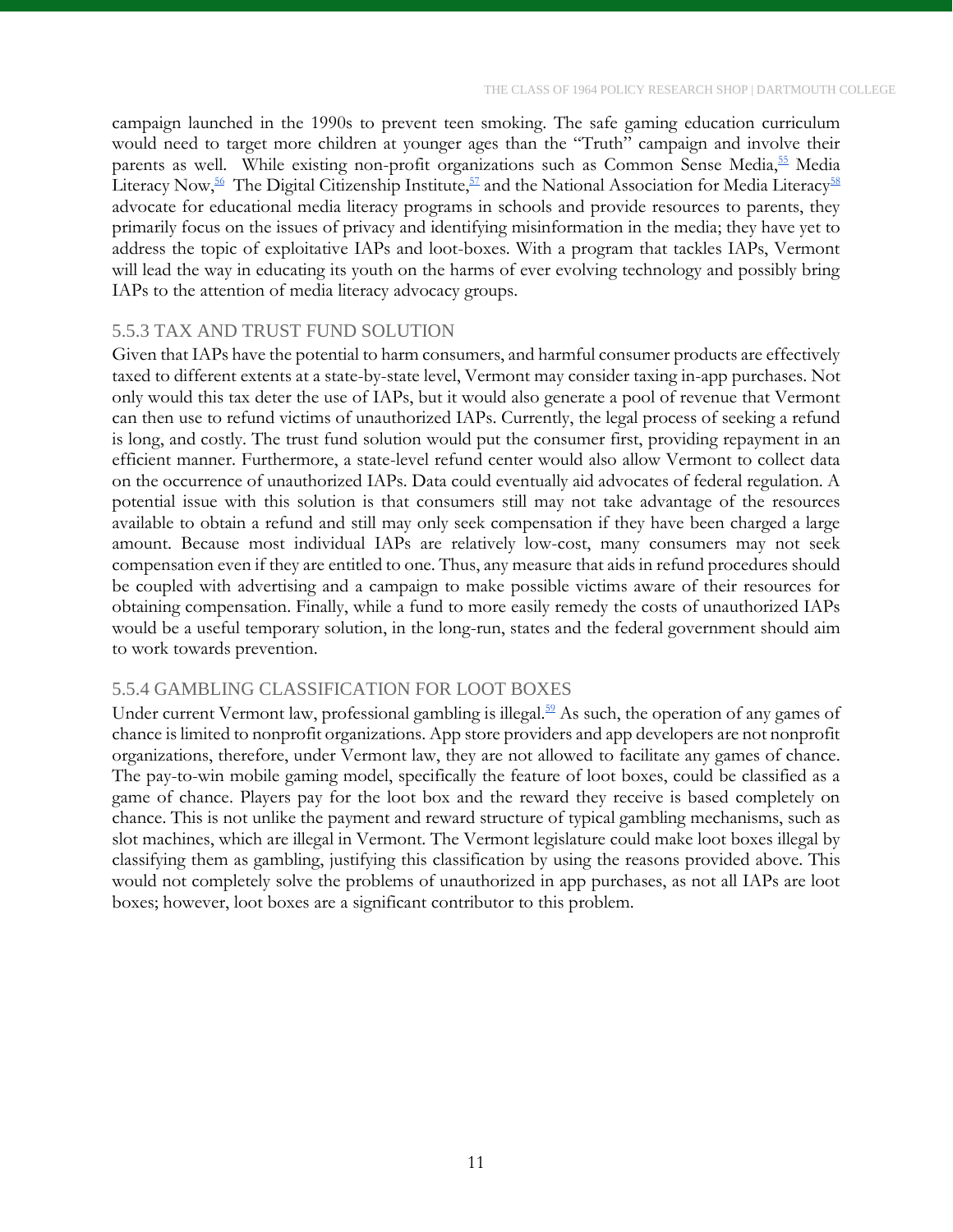# <span id="page-12-0"></span>6 CONCLUSION: PAVING THE WAY FOR PREVENTION

The current legal landscape surrounding IAPs, loot-boxes, and the exploitative nature of marketing in gaming and entertainment apps directed at minors is not sufficient to prevent minors from unauthorized purchases, which can accrue significant costs for parents. Action on behalf of the FTC has been strictly reactionary; the only preventative efforts at the federal level—S. 1629 and S. 3411 did not move past introduction in the 116<sup>th</sup> Congress. Neither bill has been reintroduced in the 117<sup>th</sup> Congress as of March 23, 2021. Furthermore, the current reactionary process is not fully representative of the scale of the issue because it only accounts for those consumers who have taken the independent action to report unauthorized transactions. While federal preventative measures are slow-moving and not prioritized, states struggle in exercising the authority to create and enforce those regulations that the federal government has not yet been able to enact. The most effective way to protect consumers from unauthorized IAPs requires federal intervention at the corporate level; eventually, prevention would consist of the federal government putting sweeping regulations on big technological companies that facilitate IAPs like Apple, Google, and Amazon to hopefully prevent unauthorized IAPs altogether. However, until the creation of federal regulations, Vermont can take a few steps towards preventing and remedying the costs of unauthorized IAPs made by minors in gaming apps. On the preventative side, Vermont may consider an educational campaign to make parents aware of IAPs and how they occur. To provide assistance to consumers once the unauthorized IAPs have already been made, Vermont may consider implementing a tax on IAPs and using its profits to aid in refunds. While an immediate, state-level solution does not exist, Vermont can begin implementing policies that will pave the way for long-term preventative success.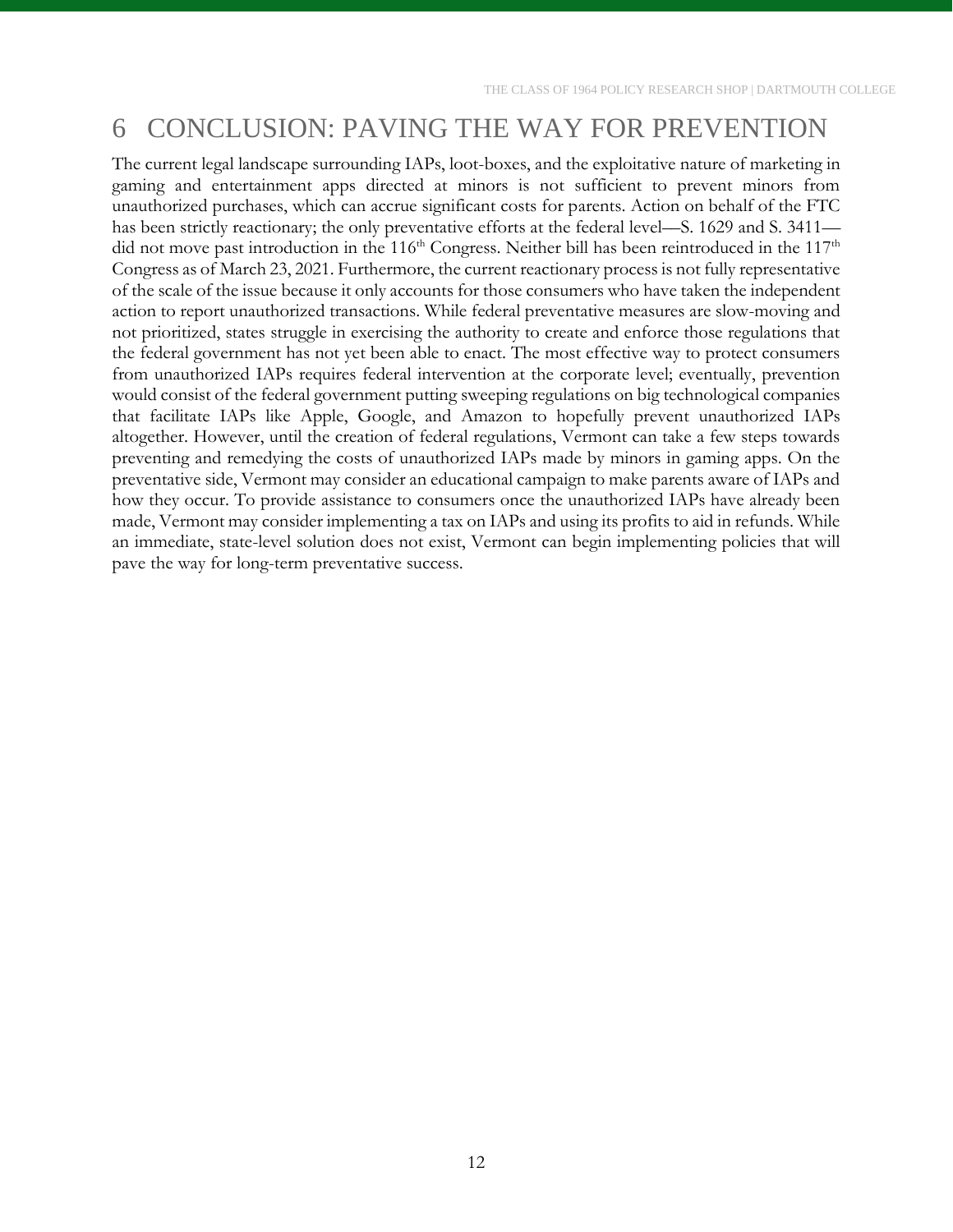## <span id="page-13-0"></span>7 REFERENCES

<span id="page-13-1"></span>1. "Complaint: In the Matter of Apple Inc., a corporation," United States of America Federal Trade Commission, 2014. <https://www.ftc.gov/sites/default/files/documents/cases/140115applecmpt.pdf>

<span id="page-13-2"></span>2. "Complaint: In the Matter of Google Inc., a corporation," United States of America Federal Trade Commission, 2014. <https://www.ftc.gov/system/files/documents/cases/140904googleplaycmpt.pdf>

<span id="page-13-3"></span>3. "Federal Trade Commission v. Amazon.com, Inc." United States District Court Western District of Washington, 2014. <https://www.ftc.gov/system/files/documents/cases/140710amazoncmpt1.pdf>

<span id="page-13-4"></span>4. "Make In-app Purchases in Android Apps," Google Play Help, 2020.

<https://support.google.com/googleplay/answer/1061913?hl=en>

<span id="page-13-5"></span>5. "U.S. Smartphone Market Share: By Quarter," Counterpoint Technology Market Research, 2020. <https://www.counterpointresearch.com/us-market-smartphone-share/>

<span id="page-13-6"></span>6. "Wireless Handsets: Industry and Trade Summary," United States International Trade Commission, Office of Industries, 2010[. https://www.usitc.gov/publications/332/ITS\\_5.pdf](https://www.usitc.gov/publications/332/ITS_5.pdf)

<span id="page-13-7"></span>7. "Buy additional app features with in-app purchases and subscriptions," Apple, 2020. [https://support.apple.com/en](https://support.apple.com/en-us/HT202023)[us/HT202023](https://support.apple.com/en-us/HT202023)

<span id="page-13-8"></span>8. White, Alexandra, "Who's responsible for your kids' unauthorized credit card charges?" CNBC, 2020. <https://www.cnbc.com/select/whos-responsible-for-kids-unauthorized-credit-card-charges/>

<span id="page-13-9"></span>9. "Minor," Legal Information Institute, Cornell Law School, 2020.<https://www.law.cornell.edu/wex/minor>

<span id="page-13-10"></span>10. Allison, Erik, "The High Cost of Free-To-Play Games: Consumer protection in the New Digital Playground," Vol. 70 SMU Law Review 449, 2017. <https://scholar.smu.edu/smulr/vol70/iss2/7>

<span id="page-13-11"></span>11. King, et. al. "Unfair play? Video games as exploitative monetized services: An examination of game patents from a consumer protection perspective," Vol. 101 Computers in Human Behavior, Elsevier Science Direct, 2019. <https://www.sciencedirect.com/science/article/pii/S0747563219302602>

<span id="page-13-12"></span>12. Ibid.

<span id="page-13-13"></span>13. Conick, Hal, "Game Apps Are the Latest Battleground in Child Advertising," American Marketing Association, 2019. <https://www.ama.org/marketing-news/game-apps-are-the-latest-battleground-in-child-advertising/>

<span id="page-13-14"></span>14. Ibid.

<span id="page-13-15"></span>15. "In the Matter of Children's Television Obligations Of Digital Television Broadcasters," The Federal Communications Commission, 2000. [https://transition.fcc.gov/Bureaus/Mass\\_Media/Notices/2000/fcc00344.pdf](https://transition.fcc.gov/Bureaus/Mass_Media/Notices/2000/fcc00344.pdf)

<span id="page-13-16"></span>16. King, Delfabbrom, and Griffiths, "The Convergence of Gambling and Digital Media: Implications for Gambling in Young People." Journal of Gambling Studies 26, 175–187, 2010.<https://doi.org/10.1007/s10899-009-9153-9>

<span id="page-13-17"></span>17. Hassan, Margaret Wood. "Entertainment Software Ratings Board." Received by Patricia Vance, 14 February 2018. <https://www.hassan.senate.gov/imo/media/doc/180214.ESRB.Letter.Final.pdf>

<span id="page-13-18"></span>18. Vance, Patricia. "Re: Entertainment Software Ratings Board." Received by the Honorable Margaret Wood Hassan, 27 February 2018[. http://esrbstorage.blob.core.windows.net/esrbcontent/about/news/downloads/ESRB-response-to-](http://esrbstorage.blob.core.windows.net/esrbcontent/about/news/downloads/ESRB-response-to-Senator-Hassan_Vance-22718.pdf)[Senator-Hassan\\_Vance-22718.pdf](http://esrbstorage.blob.core.windows.net/esrbcontent/about/news/downloads/ESRB-response-to-Senator-Hassan_Vance-22718.pdf)

<span id="page-13-19"></span>19. Conick, 2019.

<span id="page-13-20"></span>20. Paine, Lynda Sharp, "Children as Consumers: An Ethical Evaluation of Children's Television Advertising," Vol. 3, *Business and Professional Ethics Journal*, 1984. [https://www.pdcnet.org/bpej/content/bpej\\_1984\\_0003\\_0003\\_0119\\_0145](https://www.pdcnet.org/bpej/content/bpej_1984_0003_0003_0119_0145)

- <span id="page-13-21"></span>21. "Complaint: In the Matter of Apple Inc., a corporation," 2014.
- <span id="page-13-22"></span>22. Ibid.
- <span id="page-13-23"></span>23. Ibid.
- <span id="page-13-24"></span>24. Conick, 2019.
- <span id="page-13-25"></span>25. White, 2020.
- <span id="page-13-26"></span>26. "Complaint: In the Matter of Google Inc., a corporation," 2014.
- <span id="page-13-27"></span>27. "About the FTC," United States Federal Trade Commission, 2020. <https://www.ftc.gov/about-ftc>

<span id="page-13-28"></span>28. Beales, J. Howard, "The FTC's Use of Unfairness Authority: Its Rise, Fall, and Insurrection," The Federal Trade Commission, 2003. [https://www.ftc.gov/public-statements/2003/05/ftcs-use-unfairness-authority-its-rise-fall-and](https://www.ftc.gov/public-statements/2003/05/ftcs-use-unfairness-authority-its-rise-fall-and-resurrection)[resurrection](https://www.ftc.gov/public-statements/2003/05/ftcs-use-unfairness-authority-its-rise-fall-and-resurrection)

<span id="page-13-29"></span>29. Allison, 2017.

<span id="page-13-30"></span>30. Ibid.

<span id="page-13-31"></span>31. "Complaint: In the Matter of Apple Inc., a corporation," 2014.

- <span id="page-13-32"></span>32. Ibid.
- <span id="page-13-33"></span>33. Ibid.
- <span id="page-13-34"></span>34. "Federal Trade Commission v. Amazon.com, Inc," 2014.